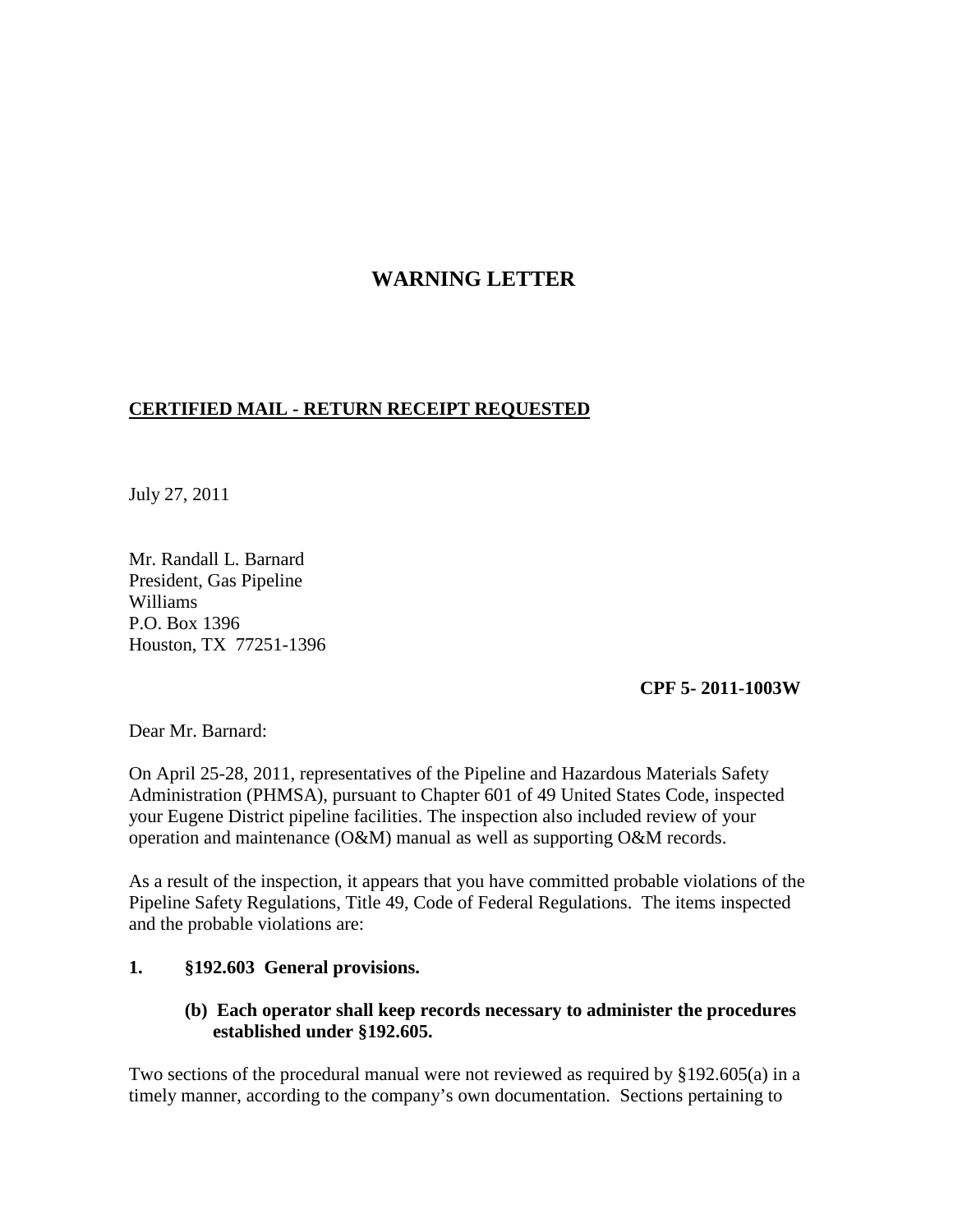telecommunications and measurement were reviewed annually by the assigned work groups, but not within the maximum fifteen-month interval. The measurement section was reviewed February 4, 2009, and then on September 1, 2010; this measurement section was late by three months and 26 days. The telecommunications section was reviewed on June 29, 2009 and then on October 31, 2010; this section was late by one month and two days. Procedures included in these portions of the manual could affect SCADA, emergency response, and leak detection.

### **2. §192.739 Pressure limiting and regulating stations: Inspection and testing.**

- **(a) Each pressure limiting station, relief device, (except rupture discs), and pressure regulating station and its equipment must be subjected at intervals not exceeding 15 months, but at least once each calendar year, to inspections and tests to determine that it is –**
- **(1) In good mechanical condition;**
- **(2) Adequate from the standpoint of capacity and reliability of operation for the service in which it is employed;**
- **(3) Except as provided in paragraph (b) of this section, set to control or relieve at the correct pressure consistent with the pressure limits of §192.201(a); and**
- **(4) Properly installed and protected from dirt, liquids, or other conditions that might prevent proper operation.**

The Williams' Klamath Falls Lateral has no pressure regulating or limiting equipment installed, and operates at the same pressure as the GTN mainlines that deliver gas to Williams' lateral. Williams must install adequate overpressure protection, or obtain documentation verifying the adequacy of the overpressure protection devices on the GTN system, meeting the requirements of §192.739.

Under 49 United States Code, § 60122, you are subject to a civil penalty not to exceed \$100,000 for each violation for each day the violation persists up to a maximum of \$1,000,000 for any related series of violations. We have reviewed the circumstances and supporting documents involved in this case, and have decided not to conduct additional enforcement action or penalty assessment proceedings at this time. We advise you to correct the items identified in this letter. Failure to do so will result in Williams being subject to additional enforcement action.